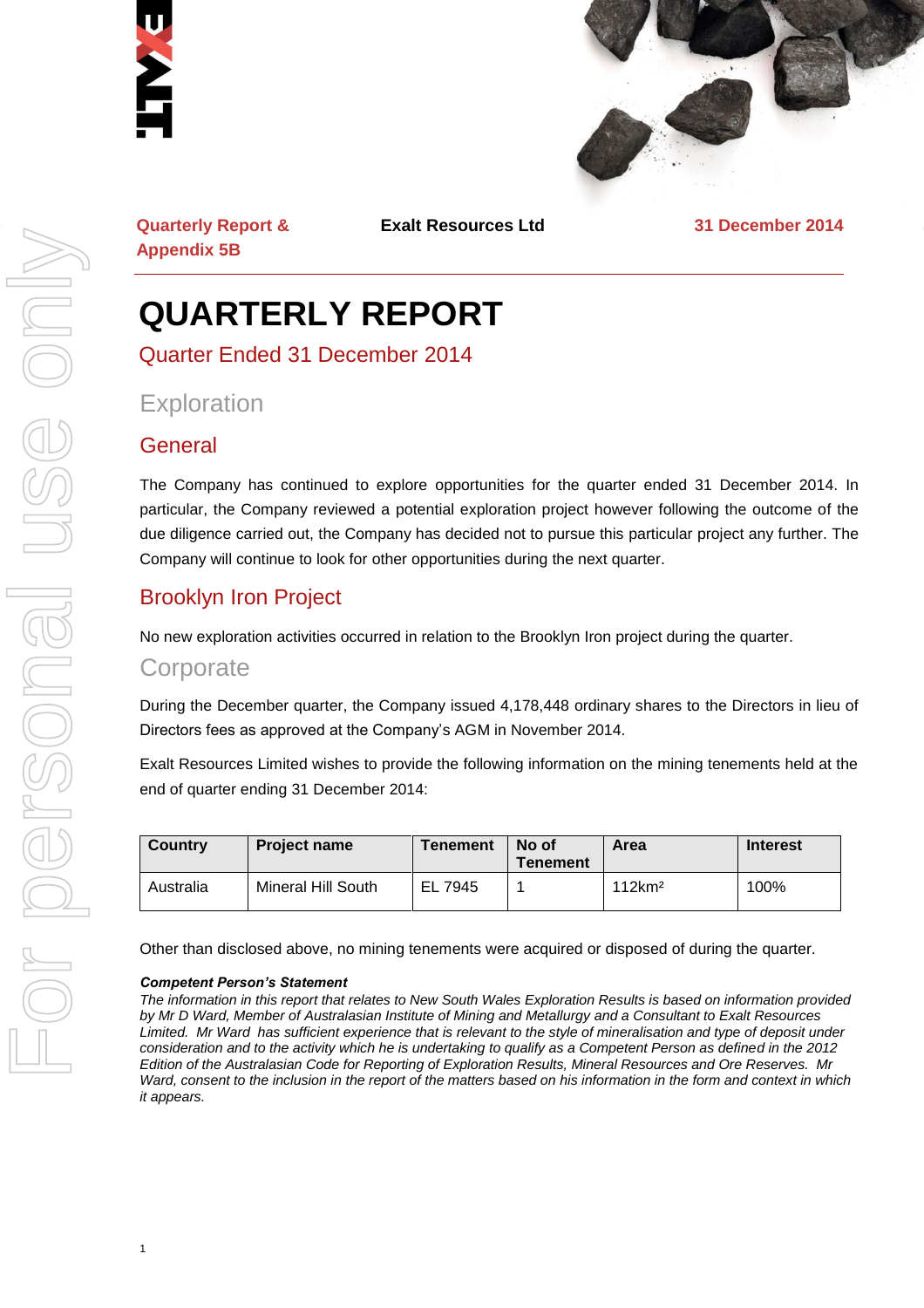

# **Appendix 5B**

# Mining exploration entity quarterly report

Introduced 01/07/96 Origin Appendix 8 Amended 01/07/97, 01/07/98, 30/09/01, 01/06/10, 17/12/10

Name of entity

#### EXALT RESOURCES LTD

ABN Quarter ended ("current quarter")

17 145 327 617 31 DECEMBER 2014

#### Consolidated statement of cash flows

| Cash flows related to operating activities |                                                                                | Current quarter<br>\$A'000 | Year to date<br>(6 months) |
|--------------------------------------------|--------------------------------------------------------------------------------|----------------------------|----------------------------|
|                                            |                                                                                |                            | \$A'000                    |
| 1.1                                        | Receipts from product sales and related<br>debtors                             |                            |                            |
| 1.2                                        | Payments for (a) exploration & evaluation<br>(b) development<br>(c) production | (21)                       | (32)                       |
|                                            | (d) administration                                                             | (74)                       | (278)                      |
| 1.3                                        | Dividends received                                                             |                            |                            |
| 1.4                                        | Interest and other items of a similar nature<br>received                       | 1                          | 2                          |
| 1.5                                        | Interest and other costs of finance paid                                       |                            | (1)                        |
| 1.6                                        | Income taxes paid                                                              |                            |                            |
| 1.7                                        | Other (provide details if material)                                            |                            |                            |
|                                            |                                                                                | (94)                       | (309)                      |
|                                            | <b>Net Operating Cash Flows</b>                                                |                            |                            |
|                                            |                                                                                |                            |                            |
| 1.8                                        | Cash flows related to investing activities                                     |                            |                            |
|                                            | Payment for purchases of:<br>(a) prospects                                     |                            |                            |
|                                            | (b) ODNI prospect                                                              |                            |                            |
|                                            | (c) other fixed assets                                                         |                            |                            |
| 1.9                                        | Proceeds from sale of:<br>(a) prospects                                        |                            |                            |
|                                            | (b) equity investments                                                         |                            |                            |
| 1.10                                       | (c) other fixed assets<br>Loans to other entities                              |                            |                            |
| 1.11                                       | Loans repaid by other entities                                                 |                            |                            |
| 1.12                                       | Other (provide details if material)                                            |                            |                            |
|                                            | Net investing cash flows                                                       |                            |                            |
| 1.13                                       | Total operating and investing cash flows<br>(carried forward)                  | (94)                       | (309)                      |
| 1.13                                       | Total operating and investing cash flows<br>(brought forward)                  | (94)                       | (309)                      |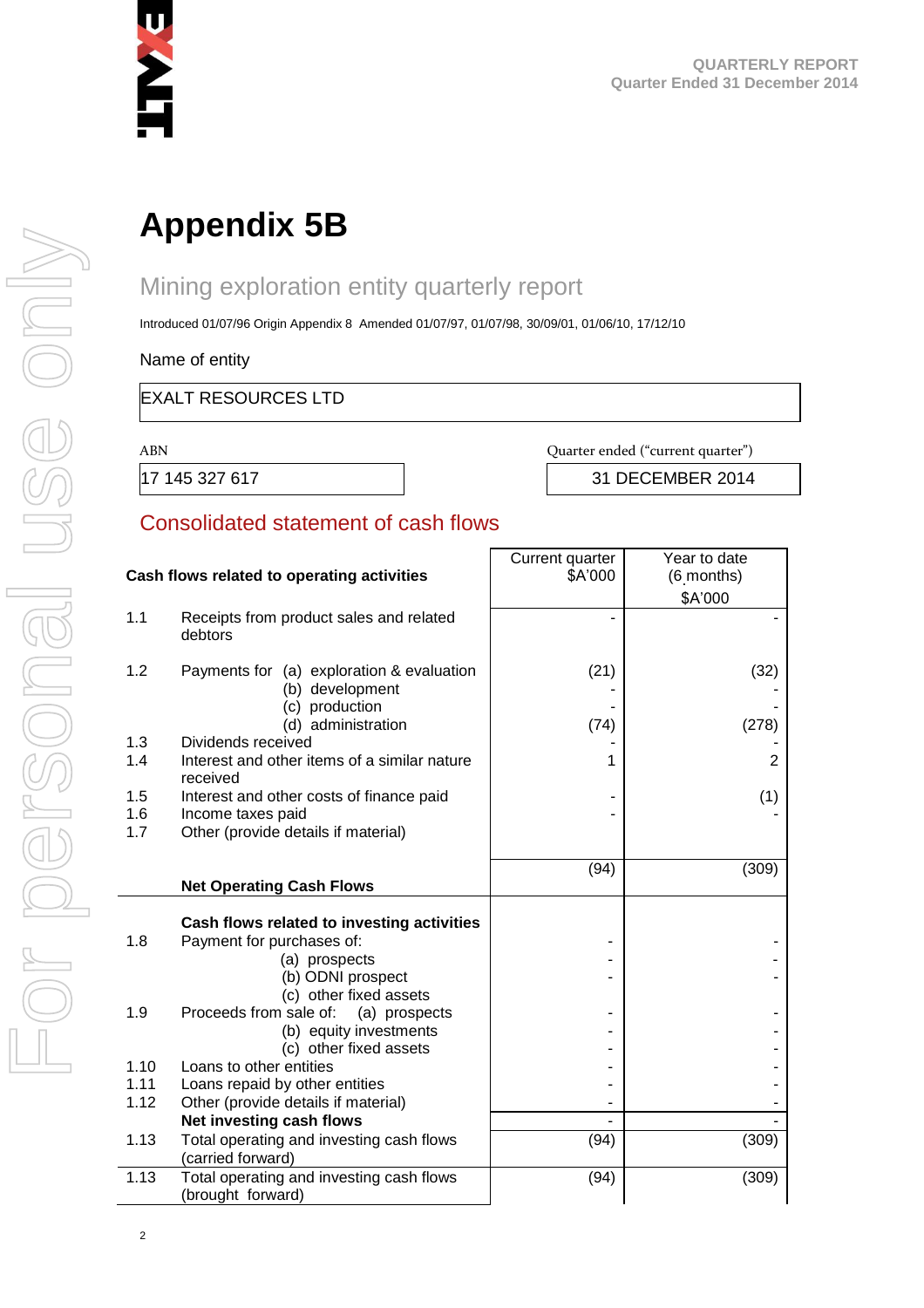

| 1.14         | Cash flows related to financing activities<br>Proceeds from issues of shares, options,<br>etc. |      | 135   |
|--------------|------------------------------------------------------------------------------------------------|------|-------|
| 1.15         | Proceeds from sale of forfeited shares                                                         |      |       |
| 1.16         | Proceeds from borrowings                                                                       |      |       |
| 1.17         | Repayment of borrowings                                                                        |      |       |
| 1.18         | Dividends paid                                                                                 |      |       |
| 1.19         | Other (provide details if material)                                                            |      |       |
|              | Capital raising costs                                                                          |      | (9)   |
|              | Net financing cash flows                                                                       |      | 126   |
|              | Net increase (decrease) in cash held                                                           | (94) | (183) |
| 1.20<br>1.21 | Cash at beginning of quarter/year to date<br>Exchange rate adjustments to item 1.20            | 242  | 331   |
| 1.22         | Cash at end of quarter                                                                         | 148  | 148   |

# Payments to directors of the entity and associates of the directors

|      |                                                                  | Curent quarter |
|------|------------------------------------------------------------------|----------------|
|      |                                                                  | \$A'000        |
| 1.23 | Aggregate amount of payments to the parties included in item 1.2 |                |
| 1.24 | Aggregate amount of loans to the parties included in item 1.10   |                |
| 1.25 | Explanation necessary for an understanding of the transactions   |                |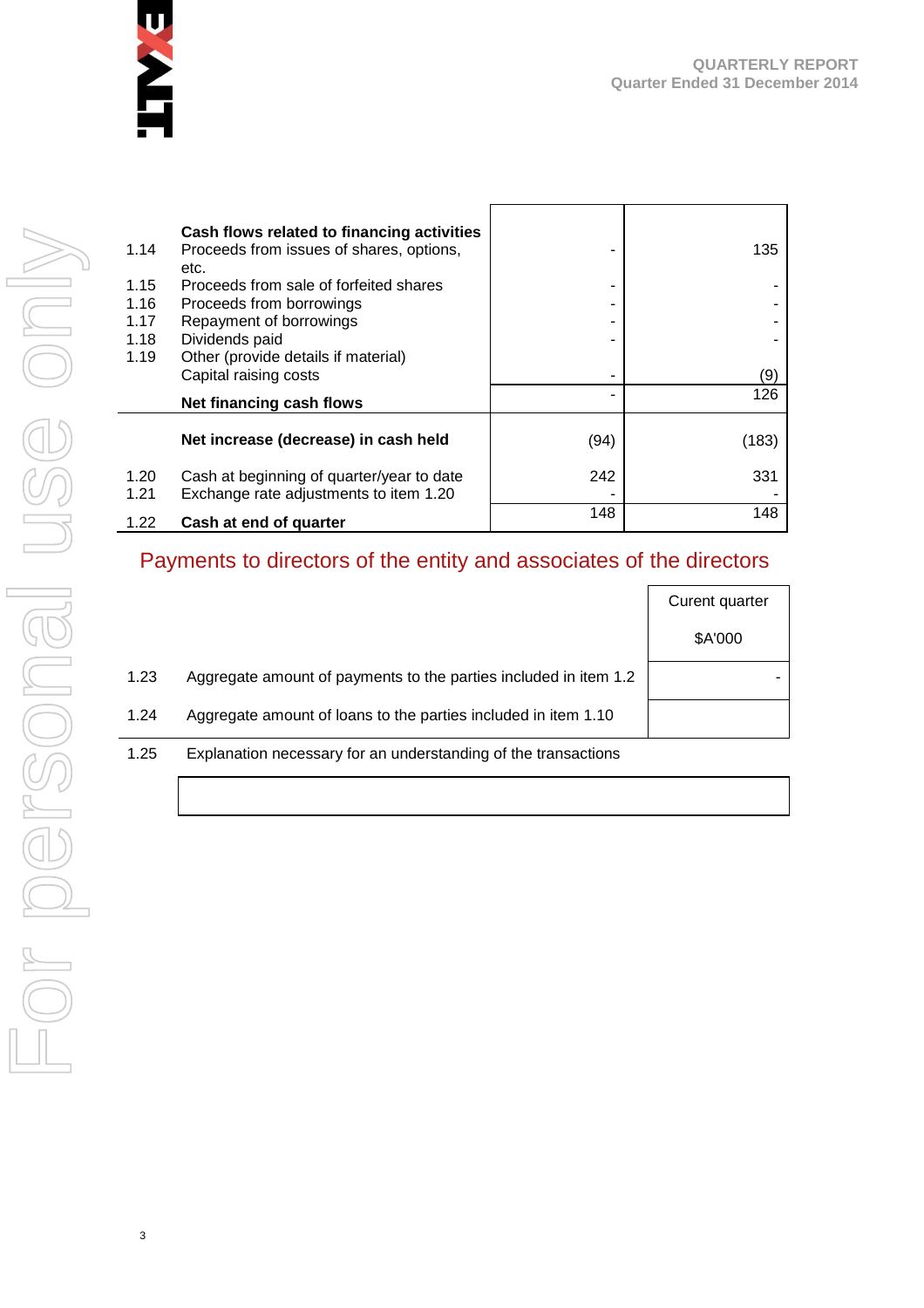

# Non-cash financing and investing activities

- 2.1 Details of financing and investing transactions which have had a material effect on consolidated assets and liabilities but did not involve cash flows
- 2.2 Details of outlays made by other entities to establish or increase their share in projects in which the reporting entity has an interest

# Financing facilities available

*Add notes as necessary for an understanding of the position.*

Amount available \$A'000 Amount used \$A'000 3.1 Loan facilities - - 3.2 Credit standby arrangements and  $\overline{a}$  -  $\overline{a}$  -  $\overline{a}$  -  $\overline{a}$  -  $\overline{a}$ 

# Estimated cash outflows for next quarter

|     |                            | $A'$ 000                 |
|-----|----------------------------|--------------------------|
| 4.1 | Exploration and evaluation | 25                       |
| 4.2 | Development                |                          |
| 4.3 | Production                 | $\overline{\phantom{0}}$ |
| 4.4 | Administration             | 25                       |
|     | <b>Total</b>               | 50                       |
|     |                            |                          |

4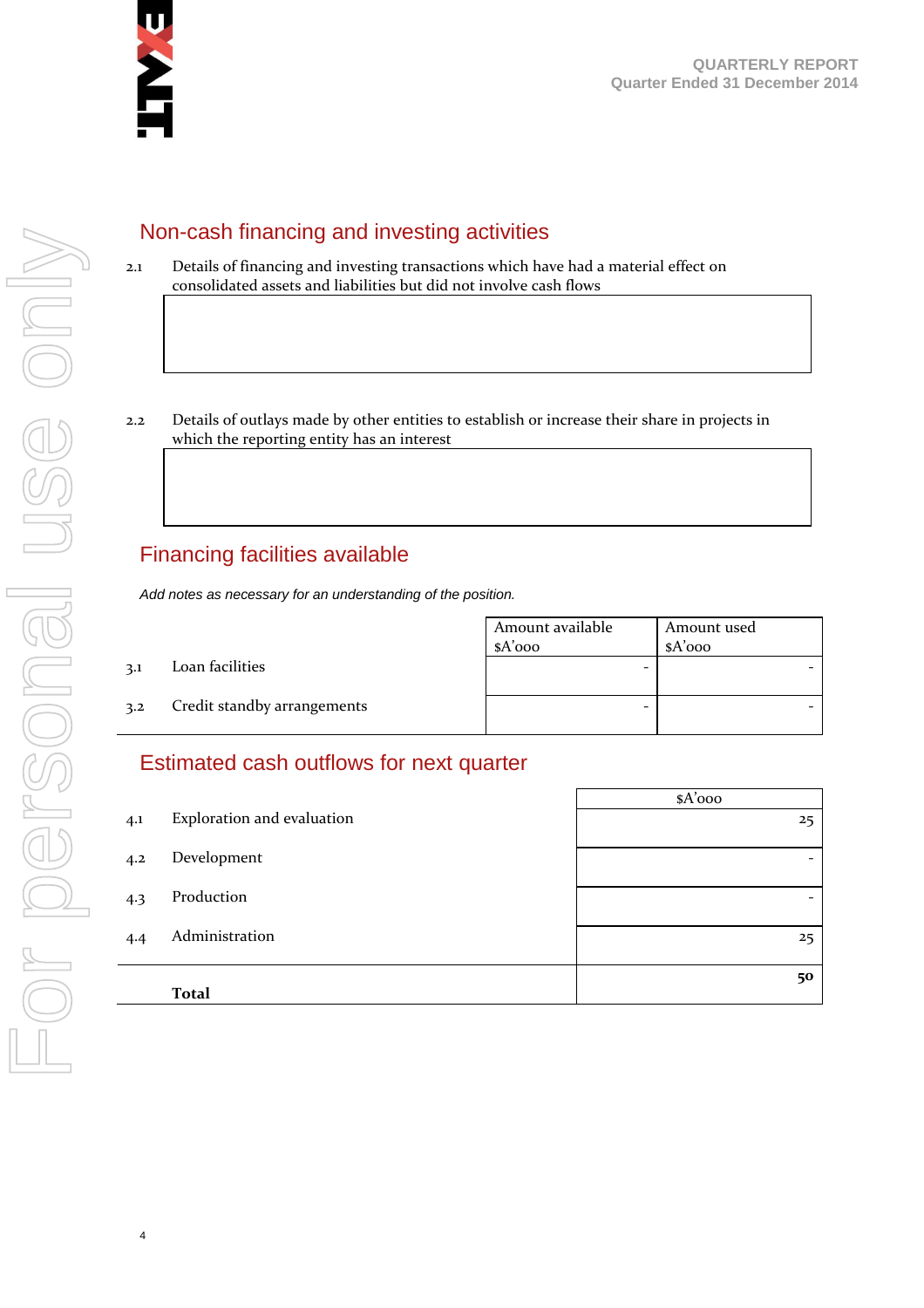

# Reconciliation of cash

| Reconciliation of cash at the end of the quarter (as<br>shown in the consolidated statement of cash flows)<br>to the related items in the accounts is as follows. |                                           | Current quarter<br>$A'$ 000 | Previous quarter<br>$A'$ 000 |
|-------------------------------------------------------------------------------------------------------------------------------------------------------------------|-------------------------------------------|-----------------------------|------------------------------|
| 5.1                                                                                                                                                               | Cash on hand and at bank                  | 125                         | 219                          |
| 5.2                                                                                                                                                               | Deposits at call                          | 23                          | 23                           |
| 5.3                                                                                                                                                               | Bank overdraft                            |                             |                              |
| 5.4                                                                                                                                                               | Other (provide details)                   | $\qquad \qquad$             |                              |
|                                                                                                                                                                   | Total: cash at end of quarter (item 1.22) | 148                         | 242                          |

# Changes in interests in mining tenements

|     |                                                                        | Tenement<br>reference | Nature of interest<br>(note (2)) | Interest at<br>beginning<br>of quarter | Interest<br>at end of<br>quarter |
|-----|------------------------------------------------------------------------|-----------------------|----------------------------------|----------------------------------------|----------------------------------|
| 6.1 | Interests in mining<br>tenements<br>relinquished, reduced<br>or lapsed | Nil                   |                                  |                                        |                                  |
| 6.2 | Interests in mining<br>tenements acquired or<br>increased              | Nil                   |                                  |                                        |                                  |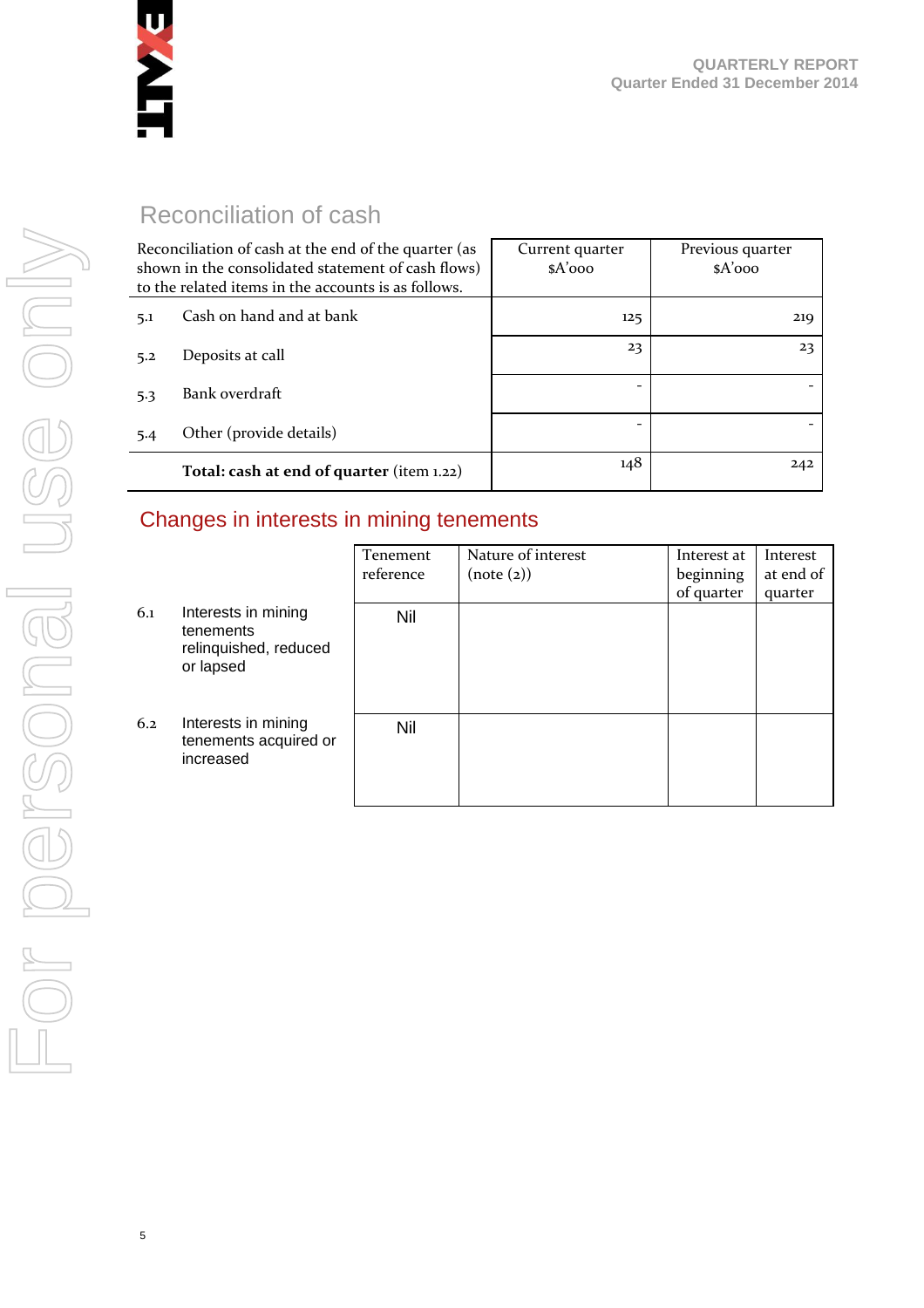

# Issued and quoted securities at end of current quarter

*Description includes rate of interest and any redemption or conversion rights together with prices and dates.*

|      |                                                 | Total         | Number     | Issue price per                    | Amount paid up per              |
|------|-------------------------------------------------|---------------|------------|------------------------------------|---------------------------------|
| 7.1  | <b>Preference</b>                               | number<br>Nil | quoted     | security (cents)                   | security (cents)                |
|      | *securities                                     |               |            |                                    |                                 |
|      | (description)                                   |               |            |                                    |                                 |
| 7.2  | Changes during quarter                          |               |            |                                    |                                 |
|      | (a) Increases through                           |               |            |                                    |                                 |
|      | issues<br>(b) Decreases through                 |               |            |                                    |                                 |
|      | returns of capital, buy-                        |               |            |                                    |                                 |
|      | backs, redemptions                              |               |            |                                    |                                 |
| 7.3  | +Ordinary securities                            | 85,250,406    | 85,250,406 |                                    |                                 |
|      |                                                 |               |            |                                    |                                 |
| 7.4  | Changes during quarter<br>(a) Increases through |               |            |                                    |                                 |
|      | issues                                          | 4,178,448     | 4,178,448  | \$0.026<br>(deemed price as shares |                                 |
|      | (b) Decreases through                           |               |            | issued in lieu of director         |                                 |
|      | returns of capital, buy-                        |               |            | fees)                              |                                 |
| 7.5  | backs<br>*Convertible debt                      | Nil           |            |                                    |                                 |
|      | securities                                      |               |            |                                    |                                 |
|      | (description)                                   |               |            |                                    |                                 |
| 7.6  | Changes during quarter                          |               |            |                                    |                                 |
|      | (a) Increases through<br>issues                 |               |            |                                    |                                 |
|      | (b) Decreases through                           |               |            |                                    |                                 |
|      | securities matured,                             |               |            |                                    |                                 |
|      | converted                                       |               |            |                                    |                                 |
| 7.7  | <b>Options</b> (description<br>and conversion   | 16,008,568    | 16,008,568 | Exercise price<br>~16.0M~\$0.20    | Expiry date<br>31 December 2015 |
|      | factor)                                         |               |            |                                    |                                 |
|      |                                                 |               |            |                                    |                                 |
|      |                                                 |               |            |                                    |                                 |
|      |                                                 |               |            |                                    |                                 |
|      |                                                 |               |            |                                    |                                 |
|      |                                                 |               |            |                                    |                                 |
| 7.8  | Issued during quarter                           | Nil           | Nil        |                                    |                                 |
| 7.9  | <b>Exercised during</b>                         | Nil           |            |                                    |                                 |
|      | quarter                                         |               |            |                                    |                                 |
| 7.10 | <b>Expired during</b>                           |               |            |                                    |                                 |
|      | quarter                                         | 10,000,000    | 10,000,000 | \$0.20                             | 6 December 2014                 |
| 7.11 | Performance<br><b>Shares</b>                    | <b>NIL</b>    |            |                                    |                                 |
|      | (totals only)                                   |               |            |                                    |                                 |
| 7.12 | <b>Unsecured notes</b>                          |               |            |                                    |                                 |
|      | (totals only)                                   |               |            |                                    |                                 |
|      |                                                 |               |            |                                    |                                 |